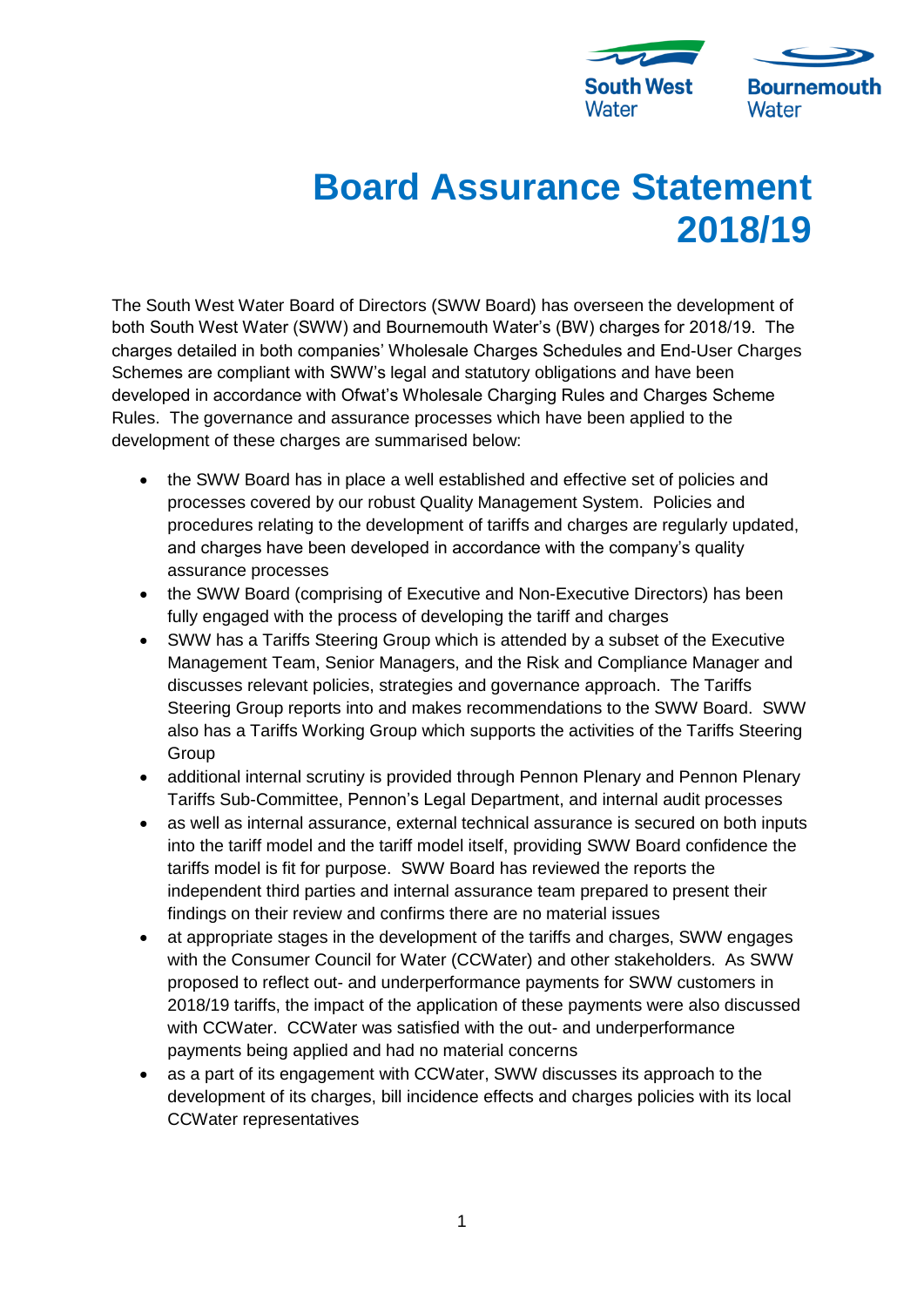

- SWW has robust processes in place to annually review policies which are contained within the Charges Schemes. For 2018/19, there have been no changes to these policies
- the Charges Schemes are also subject to internal review and sign off by the appropriate senior manager.

Reflecting Ofwat's requirements and through review, challenge and scrutiny at the Pennon Plenary and Pennon Plenary Tariffs Sub-Committee, in the development of 2018/19 charges SWW Board has:

- received board reports from the relevant business areas outlining the approach and progress in developing charges and highlighting any material issues
- been given access as required to relevant senior managers to verify information
- been presented with the findings of internal and external assurance activities
- considered SWW's legal obligations related to wholesale charges and the charges set out in its end-user charges schemes:
- considered the effects of the proposed charges on customers and as there are no instances where the bill increases exceed 5%, SWW Board recognises there are no impact assessments and handling strategies developed;
- considered the systems and processes in place to ensure that the charges published are accurate;
- considered the stakeholder engagement that has been carried out in relation to the setting of these charges and how the feedback received on indicative charging proposals was reflected in the final charges; and
- considered the changes between indicative and final wholesale charges and considered there to be no significant differences.

## **Directors Statement**

Due to the strong governance and assurance processes applied during the development of the final wholesale and household charges, SWW Board can confirm:

- in their opinion, the wholesale and end-user charges and charges schemes are consistent with SWW's legal obligations in relation to wholesale and end-user charges;
- it has carefully considered the impact of the new charges on customer bills for different customer groups and as there are no instances where the bill increases exceed 5%, SWW Board recognises there are no impact assessments and handling strategies developed;
- it has satisfied itself that appropriate systems and processes are in place to ensure that the charges are accurate;
- the appropriate engagement was carried out with relevant stakeholders, including CCWater, in a timely and effective manner, and is satisfied with this engagement and feedback in developing the final charges; and